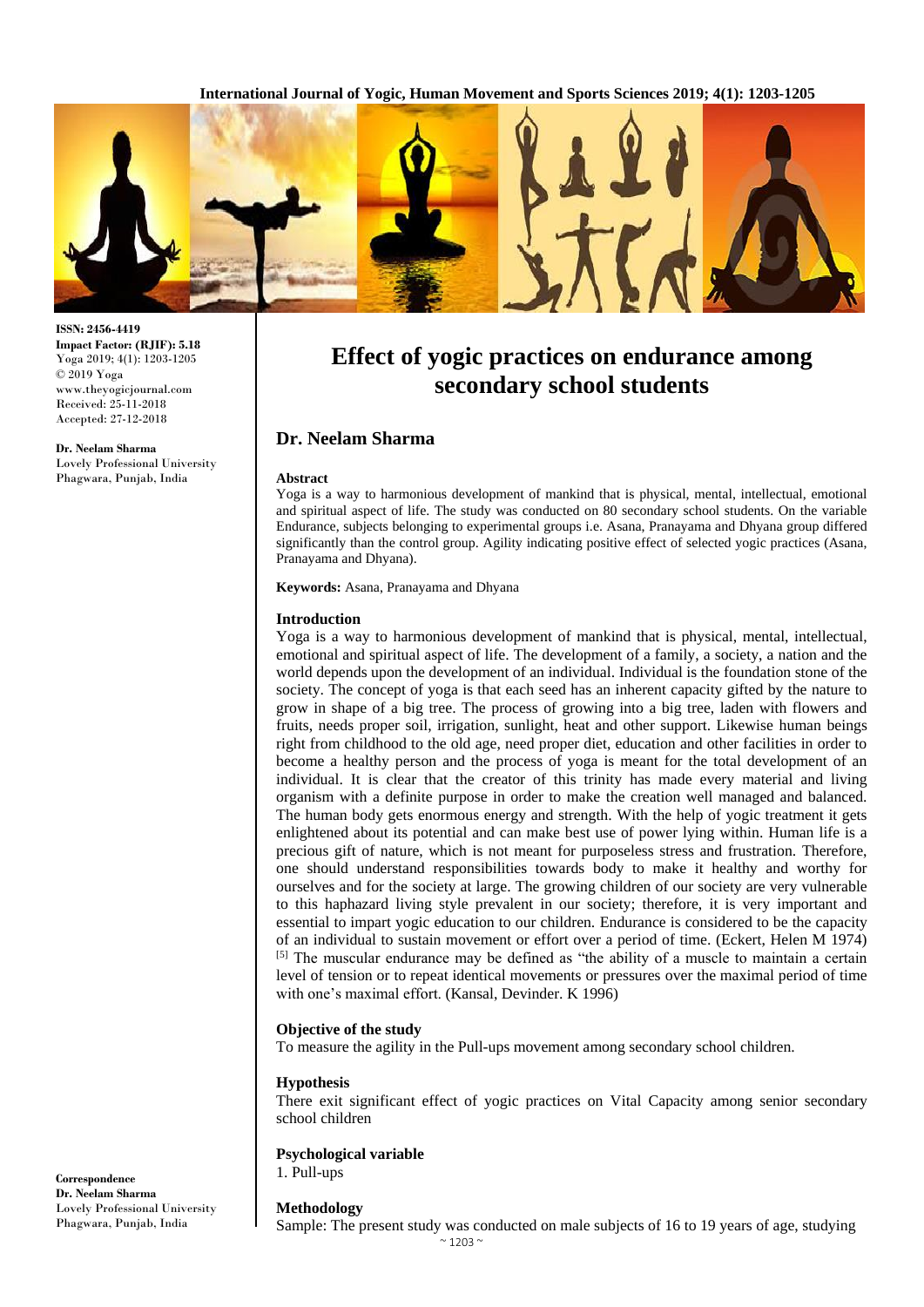International Journal of Yogic, Human Movement and Sports Sciences

in XI and XII grades in Government Senior Secondary School, Sector 23, Chandigarh. To ensure the selection of subject having normally sound mind in sound body, the investigator checked the health records maintained by the school with the help of a small team of physical instructors and eliminated (20) subjects finally selecting (80) students. Further the selected subjects were assigned the following four (4) groups.

- 1. Experimental Group I (Asana)
- 2. Experimental Group II (Pranayama)
- 3. Experimental Group III (Dhyana)
- 4. Control Group

Due emphasis was laid an aspects like age, height, weight, past game / sports experience / participation and health records before allocating the groups to ensure homogeneity. Prior to the administration of pre-test; a meeting of all the selected subjects were held in which the principal and the teachers of physical education of the said school were present. The purpose of the study along with various testing procedures and training program were explained to them in detail. Later on the selected subjects were also explained the same so that, they could grasp the importance and should suffer from no confusion what-so-ever regarding the hard work and interest they would have to put in. All the subjects agreed to co-operate whole heartedly. Experimental design: A simple random group design was adopted for this study as it seemed to be the most appropriate one. The eighty (80) subjects were classified into four equal groups with twenty (20) subjects in each group. Three experimental groups (Asana, Pranayama, Dhyana) and fourth as a control group.

Training design: The training lasted twelve weeks. There were three sessions of one hour for each group in a week. Time was controlled for each group and the sessions commenced at 7.00 A. M. sharp. The training design was broadly classified as follows.

# **1. Experimental Group I (Asana): Following exercises short listed & administered on experimental group-I**

Surya Namaskara Paschimotianasana Sarvangasana Halasana Pavan Muktasana Uthit Padmasana Shavasana

**2. Experimental Group II (Prayanama): Following was practiced by experimental group-II**

Surya Bhedana Kapalbhati Sitali Sitakari

## **3. Experimental Group III (Dhyana): Following was administered to Experimental Group III.** Dot Tratka

Candle Tratka

# **Statistical Analysis**

To find out the significance of the differences among the groups as a result of training, the analysis of covariance (ANCOVA) was applied since the study employed the random group design and the four group were not equal with reference to the factors examined through the analysis of covariance, the final means and the adjusted final means were listed for significance. In the case of variables where the Fratio (ANCOVA) was found significant with regard to paired adjusted means post-hoc test was applied. The level of significance chosen to test the hypothesis was chosen as .05 which was recognized as appropriate in relation to the research process adopted and the equipment used in the study. Finally to find out the significance of the differences between pre-test and post-test means of the two experimental groups and control group 't' test was applied.

|                          | Asana | Pranayama | Dhyana Control |      | Ss       | DF | MS  | F     |
|--------------------------|-------|-----------|----------------|------|----------|----|-----|-------|
| Pre-test means           | 3.10  | 2.65      | 2.10           | 3.50 | A: 21.7  | 3  | 7.2 | 2.18  |
|                          |       |           |                |      | W: 253.  | 76 | 3.3 |       |
| Post-test means          |       | 3.25      | 2.70           | 3.30 | A: 14.4  | 3  | 4.8 | 1.23  |
|                          | 3.90  |           |                |      | W: 298.0 | 76 | 3.9 |       |
|                          |       |           |                |      | A: 10.8  | 3  | 3.6 | $4^*$ |
| Adjusted post-test means | 3.65  | 3.43      | 3.41           | 2.67 | W:65.6   |    | 0.9 |       |
| $P < .05 = 2.73*$        |       |           |                |      |          |    |     |       |

**Table 1:** Analysis of Covariance for three experimental and Control groups on Pull-up

Table presents the pre-test, post-test and adjusted post-test means of asana group, Pranayama, Dhyana group and Control group. The pre-test means for the above same group are 3.10, 2.65, 2.10 and 3.50 respectively. The resultant 'F' ratio 2.18 has not been found statistically significant ( $p < .05$ )

The proper test means for the same groups are 3.90, 3.25, 2.70 and 3.30 respectively. The resultant 'F' ratio 1.23 is not found significant at ( $p < .05$ ).

The adjusted post-test means for Asana, Pranayama, Dhyana and Control groups are 3.65, 3.43, 3.41 and 2.67 respectively. Hence the analysis of covariance resulted in 'F' ratio of 4 which has been found statically significant ( $p \lt 0.05$ ). This indicates that the groups differed at the end of twelve weeks training on Yogic practices. Scheffe's post-hoc analysis was applied to study the significance of the difference between the paired adjusted final means.

Table 2: Paired Adjusted Final means and differences between the means for three experimental groups and Control group on Pull-up

| <b>Adjusted Means</b>               |      |         |                          | <b>Differences Between Means</b> | <b>Scheffe's Post-hoc</b> |  |
|-------------------------------------|------|---------|--------------------------|----------------------------------|---------------------------|--|
| <b>Dhyana</b><br>Pranavama<br>Asana |      | Control |                          |                                  |                           |  |
| 3.65                                | 3.43 |         | -                        | .22                              | .86                       |  |
| 3.65                                |      | 3.41    |                          | .24                              | .86                       |  |
| 3.65                                |      |         | 2.67                     | .98                              | .86                       |  |
|                                     | 3.43 | 3.41    | $\overline{\phantom{0}}$ | .02                              | .86                       |  |
|                                     | 3.43 |         | 2.67                     | .76                              | .86                       |  |
|                                     |      | 3.41    | 2.67                     | .74                              | .86                       |  |